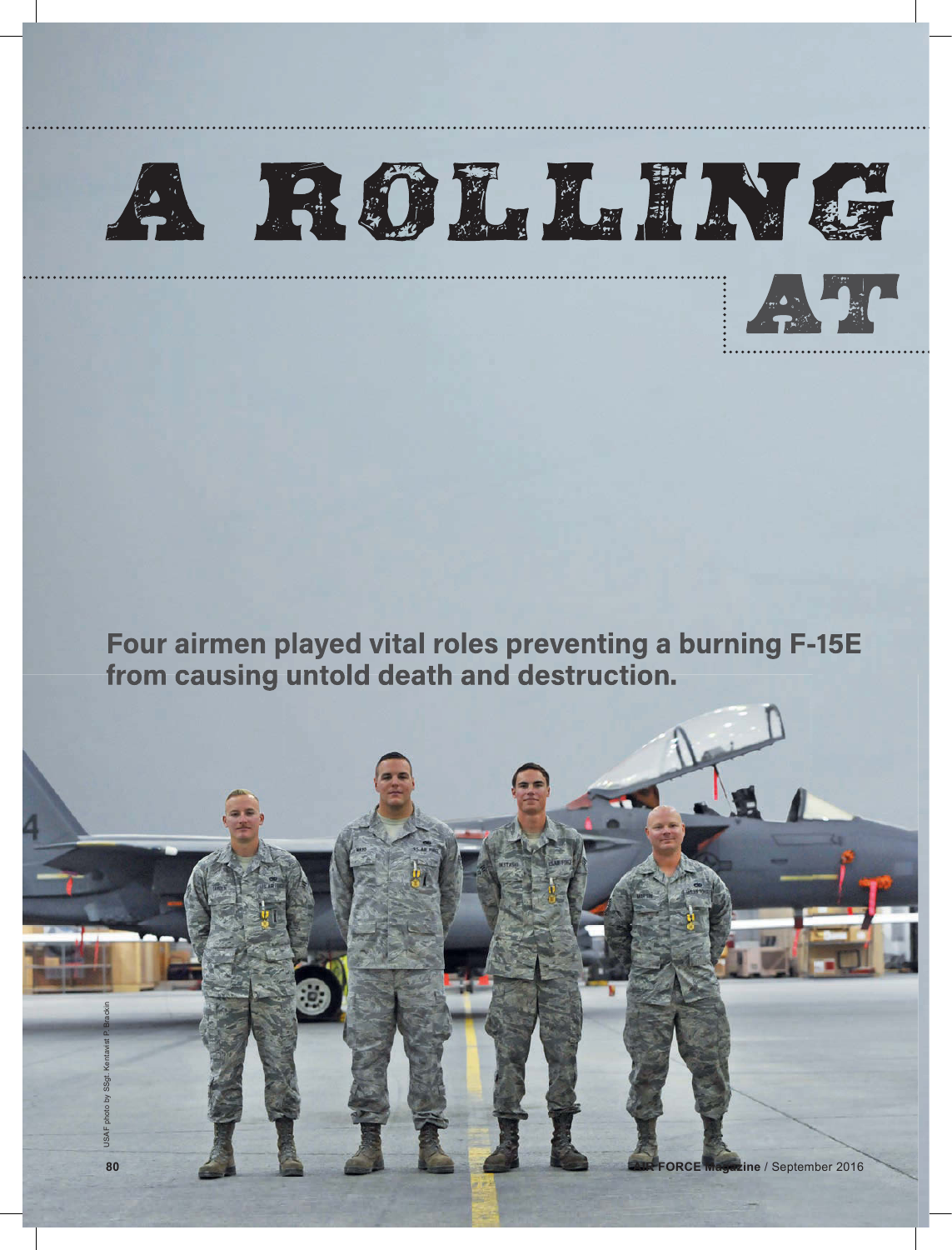

By Rebecca Grant

 $\mathbb{R}$  **T**'S not every day a combatloaded F-15E erupts in flames at the end of a crowded runway, but that's what happened when a Strike Eagle caught fire on the flight line at Bagram Airfield, Afghanistan, on Dec. 2, 2015.

The incident began when a pair of F-15Es landed at Bagram late in the morning. The crews "had just returned from a night mission. Everything was going normal," said a 391st Expeditionary Fighter Squadron weapon systems officer who was in the mishap aircraft.

"As we leave the de-arm area, we get a sharp salute from the crew chief, and we normally start taxiing to our parking

*At left, the airmen who prevented a catastrophe on the flight line at Bagram Airfi eld, Afghanistan: SrA. Nash Camden, SrA. Matthew Mayo, SrA. Blake Destasio, and TSgt. Kyle Martin (l-r). They responded quickly when an F-15E—like this one descending after refueling-caught fire* **on the flight line.** 

**AIR FORCE Magazine** / September 2016 **81**

spot at that point," the major explained in an Air Force news release. Edging forward, the aircraft pilot tapped the brakes.

That's when the crisis began. Orange flames billowed up under the F-15E. Fire reached toward the weapons and fuel tanks.

Suddenly the Bagram flight line was one flaming jet away from a major disaster. The airmen closest to the F-15E had only seconds to prevent it.

## **SLOPING RUNWAY**

Located some 30 miles north of Kabul, Bagram has long been the Chicago O'Hare of coalition air operations in Afghanistan. Nearly 40,000 military, civilian, and contractor personnel work on Bagram's six square miles. First built up by the Soviets in the 1980s, the runway had its oddities. "The whole airfield was on a slight grade," said SrA. Matthew Mayo in an interview.

The winter of 2015 found aviators at Bagram holding a steady pace. Sorties supported two overlapping missions: US forces continued counterterrorism operations, while NATO led Operation Resolute Support.

On any day at Bagram the flight line might be dotted with AC-130 gunships, Army AH-64 Apache helicopters, other USAF fighters like F-16s and A-10s, and of course unmanned airplanes like the MQ-9 Reaper. C-130s, C-17s, and C-5Ms routinely landed. Bagram's busy hospital transferred medevac patients via C-17s and KC-135s. Allies rotated F-16s, F/A-18s, and other fighters and military aircraft through Bagram on deployments supporting the NATO mission.

The 391st Fighter Squadron—the "Bold Tigers"—and its F-15Es from Mountain Home AFB, Idaho, had been deploying to Bagram for years. The aircraft's range and ability to carry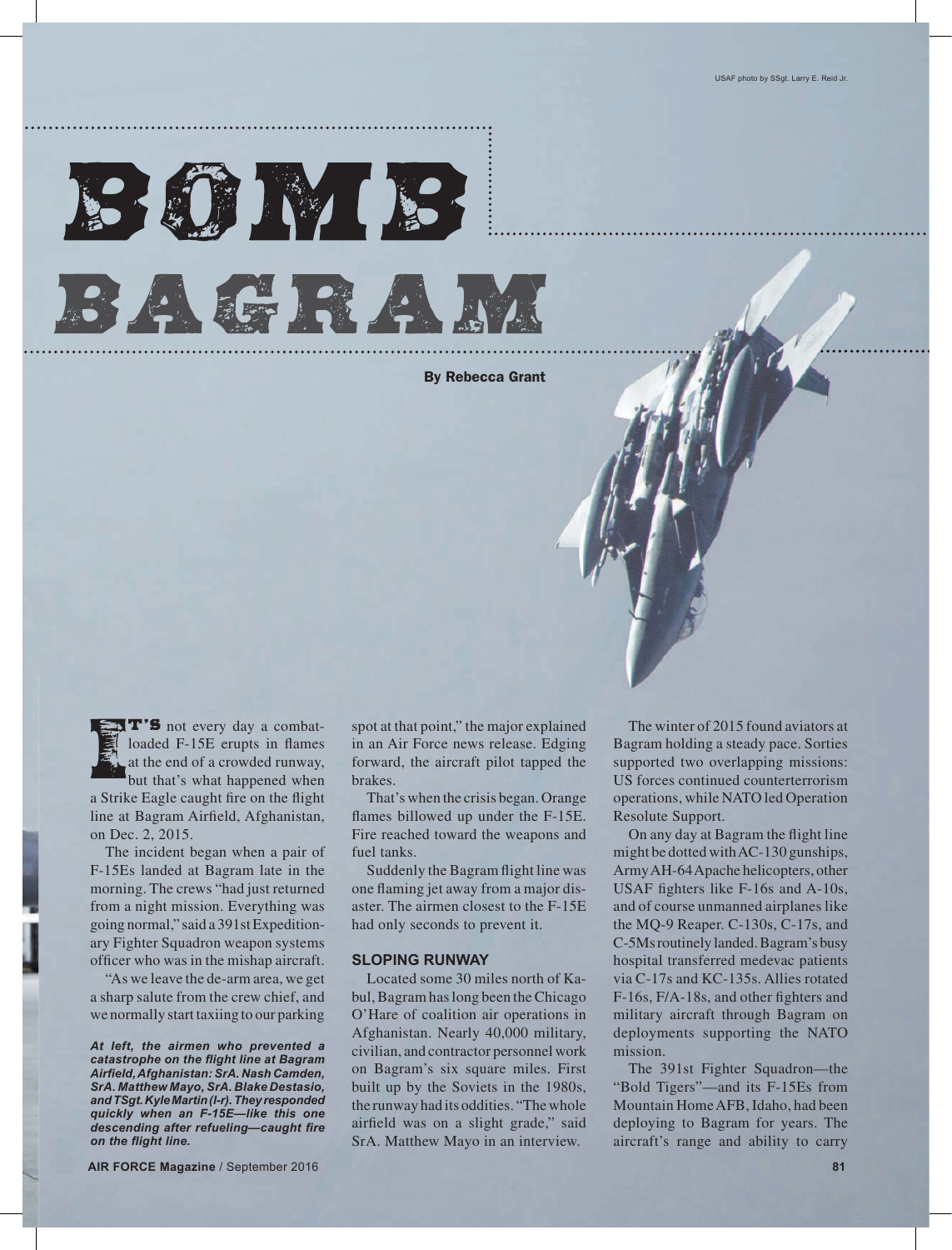a diverse and substantial payload of weapons made it a premier choice for coalition ground operations with Afghan allies.

Strike Eagles fly with a crew of two, but on the ground the team expands.

NASCAR has pit crews. Thoroughbred racehorses are bustled off the track by grooms. F-15Es have crew chiefs and weapons loaders. The small team meets the aircraft at the de-arming point before the jet taxis back to park along the flight line.

On this morning, a group of four airmen was in position at the dearming point. SrA. Blake Destasio and TSgt. Kyle Martin were crew chiefs assigned to the 380th Expeditionary Aircraft Maintenance Squadron. When an F-15E taxis in and pauses, crew chiefs chock their jet and plug in a headset to communicate with the pilot and weapon systems officer. Engines continue to run.

Mayo and SrA. Nash Camden, likewise assigned to the 380th EAMXS, were also on duty at the de-arming point.

Weapons loaders like these two load and check weapons for a combat sortie before take off and immediately after the aircraft lands. Typically, the F-15Es carried a mix of GBU-38s and other weapons for a standard load of about 3,000 pounds of ordnance. "We make sure aircraft can drop what it needs to and the bombs are loaded correctly," explained Mayo.

At de-arm, weapons loaders have a series of quick, essential tasks to perform. Pins safe unexpended bombs and missiles slung under the hard points on the jet's belly and wings.

What weapons loaders and crew chiefs have in common, of course, is their dedication. They are the small party on the ground when the aircraft returns. It's a scene repeated countless times per day at bases around the globe.

The F-15E at Bagram spent just a few minutes at the de-arming point as crew chiefs and weapons loaders set about their work. Mayo and Camden approached the jet to safe the weapons, inspect rails, and look over the aircraft quickly. "You are always aware," observed Mayo.

## **TRAINING KICKS IN**

And the jet looked good. With their initial check complete, the weapons loaders stepped back. The crew chiefs pulled out their headset and lifted up the chocks. They signaled with their hands for the airplane to taxi forward. Mayo and Camden were 10 feet from the wingtips of the F-15E.

Briefly the F-15E moved forward. Then a metallic screech split the air. Under the jet, on the right wheel of the landing gear, the brake's bleed port had broken. Hydraulic fluid sprayed the hot brakes.

Suddenly Mayo and Camden saw their jet on fire. "As weapons troops we learn a lot about how long it takes a piece of ordnance to explode once it's enveloped in flames," Camden later said in the Air Force news release.

"The whole underbelly of the aircraft was a fireball," said Mayo. "Fire and bombs don't go well together," he recalled thinking.

"My training kicked in," he said.

Years ago, personnel working on active flight lines didn't always receive that training. Airmen as first responders to fire dates back to a single destructive incident.

On July 29, 1967, a Zuni rocket accidentally fired off from an F-4 Phantom on the deck of the aircraft carrier *Forrestal* while the ship was launching combat missions over North Vietnam. The rocket ruptured the underwing fuel tank of an A-4 nearby.

Leaking fuel and exploding bombs started a conflagration that swept across the deck of the carrier, and what was initially a small fire billowed into a tower of flame.

Overheated bombs blew craters and holes in the armored steel flight deck.

An F-15 taxis on a runway in Southwest Asia with an F/A-18 fighter *visible to the left.*

USAF photo by TSgt. Jeff Andrejcik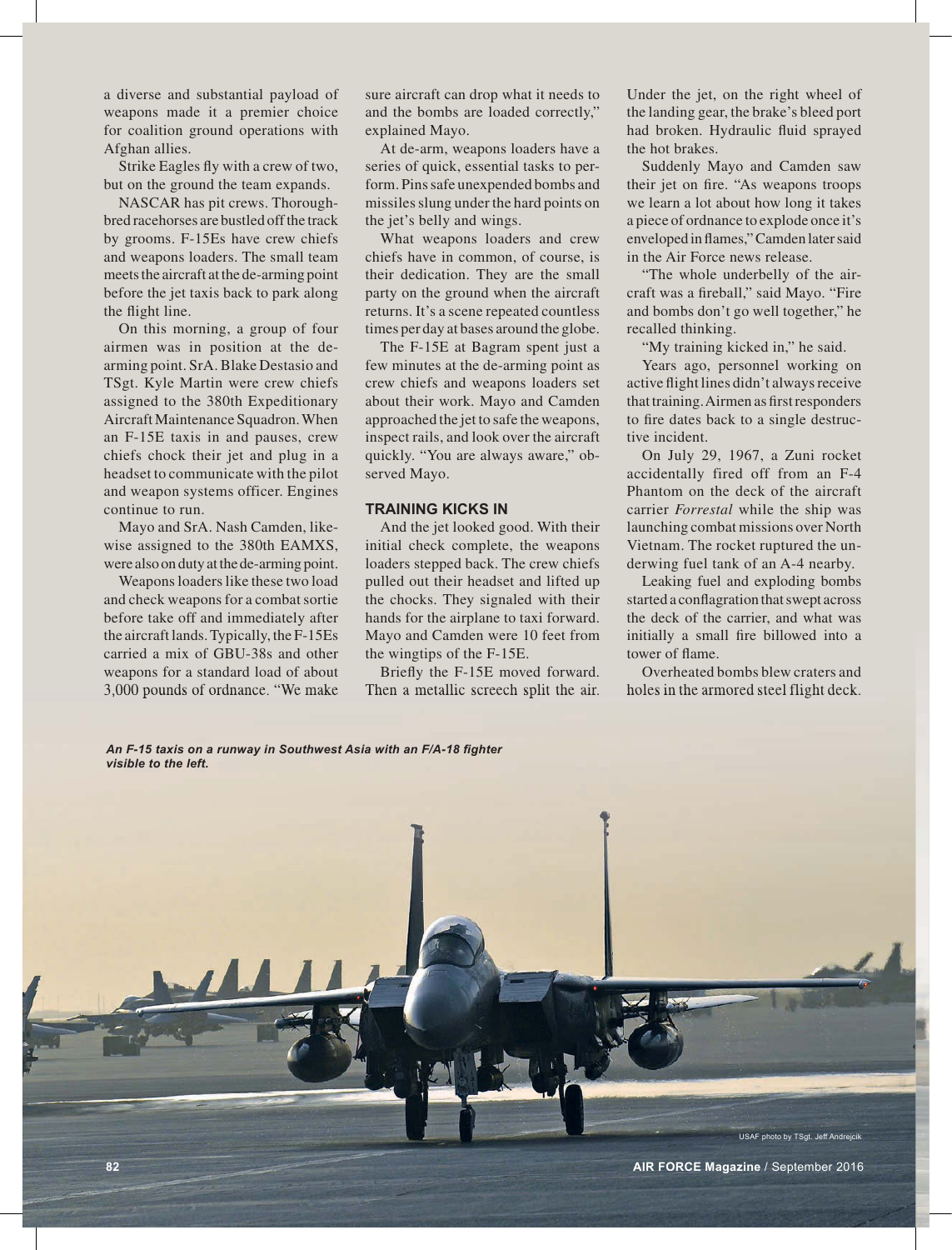Nine major explosions of fuel and ordnance took place within the first five minutes. Specialized firefighting crews on deck were killed within moments. Sailors rushing topside to fight for survival on the blazing deck had insufficient training in firefighting techniques, the Navy later concluded. Some sprayed the deck with seawater from hoses, sweeping away the firefighting foam.

A total of 134 sailors lost their lives that day, and another 161 were injured. After the *Forrestal* disaster, flight line firefighting changed across the US military. Images of the charred and twisted deck with melted airplanes became a regular feature in military firefighting training.

For USAF, training airmen with flight line jobs in the techniques of firefighting became standard practice. As a result Camden and Mayo, as weapons loaders, and Destasio and Martin, as crew chiefs, were ready to battle the flames.

For these four airmen and the others near them there was never a moment for doubt. "We train for instances like this. Things like this have happened in the past," said Mayo. At the core of the training is the impulse to run toward and combat the fire. "See fire, fight fire" is the mantra, according to Mayo.

Now it was a matter of seconds until the flames heated up the weapons slung on hardpoints under the F-15E's wings.

"Your average time is 1.5 minutes, when the plane is engulfed in flames until the munitions become volatile and could explode," Mayo said.

USAF fire emergency services vehicles need at least a short period of



During the Vietnam War, a malfunction caused a Zuni rocket to fire from an F-4 on the *deck of USS* **Forrestal.** *Leaking fuel and exploding bombs killed 134 sailors. Afterward, training for the possibility of a fl ight line fi re became standard.*

time to reach the incident site. In civil aviation, the FAA stipulates airport fire engines have to reach the scene in three minutes or less. At Bagram, three minutes would have been far too long.

## **STOP THE DANCING**

With fire near the weapons, every second counted. Camden took the front end of a fire extinguisher hose, while Mayo was on the back. "Camden pulled the front end and I started pushing the bottle," said Mayo.

The "bottle" was a 150-pound Halon 1211 flight line fire extinguisher.

Halon as a gas or liquid puts out fires without leaving residue on high-value

equipment like that found in hospitals or data centers—or on an active flight line. In theory, an F-15E could be smothered in halon and return quickly to the flying schedule.

Fires require fuel, air, and ignition heat. "Traditionally, to stop a fire you need to remove one side of the triangle the ignition, the fuel, or the oxygen," stated a research paper by the Halon Alternative Research Corp. "Halon adds a fourth dimension to firefighting breaking the chain reaction. It stops the fuel, the ignition, and the oxygen from dancing together by chemically reacting with them," explained the researchers.

USAF photo by SSgt. Sandra Welch

*An F-15E taxis in after an Operation Inherent Resolve mission. Airmen in the foreground have a fl uorescent-colored halon fi re extinguisher on wheels at the ready.*